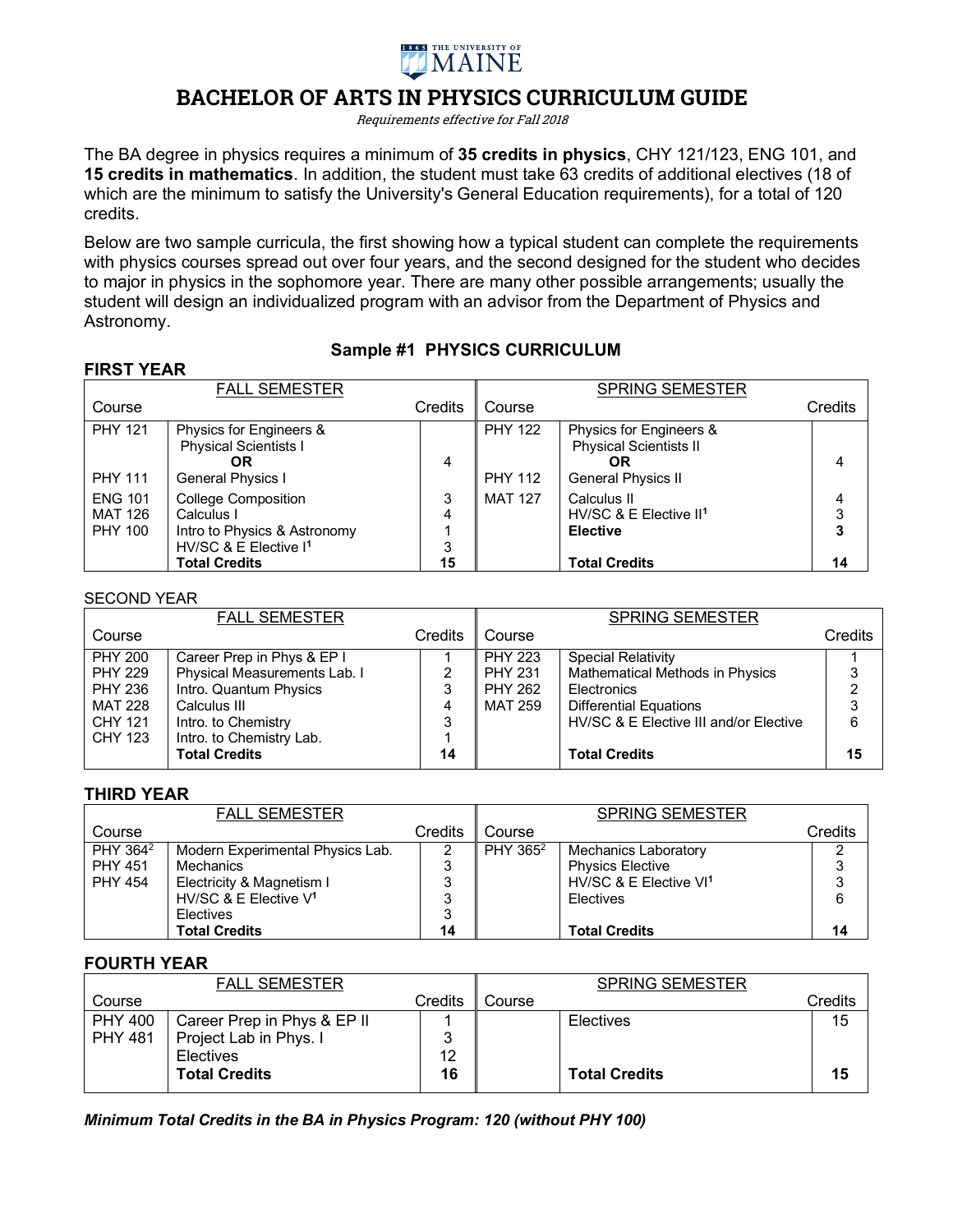The following curriculum is designed for those students who desire a degree in physics but who wish greater breadth in background in other areas of science—such as biological, chemical, earth, or environmental sciences. The program outlined below enables a student to begin a major in physics during the sophomore year.

### **Sample #2 PHYSICS CURRICULUM**

| IINJI ILAN     |                                   |         |        |                                    |         |
|----------------|-----------------------------------|---------|--------|------------------------------------|---------|
|                | <b>FALL SEMESTER</b>              |         |        | <b>SPRING SEMESTER</b>             |         |
| Course         |                                   | Credits | Course |                                    | Credits |
| <b>ENG 101</b> | College Composition               | 3       |        | HV/SC & E Elective II <sup>1</sup> |         |
| <b>PHY 100</b> | Intro to Physics & Astronomy      |         |        | Electives                          | 12      |
|                | HV/SC & E Elective I <sup>1</sup> | 3       |        |                                    |         |
|                | Electives                         | 9       |        |                                    |         |
|                | <b>Total Credits</b>              | 16      |        | <b>Total Credits</b>               | 15      |

#### **SECOND YEAR**

**FIRST YEAR**

|                                  | <b>FALL SEMESTER</b>                                                                                 |             |                                  | <b>SPRING SEMESTER</b>                                         |         |
|----------------------------------|------------------------------------------------------------------------------------------------------|-------------|----------------------------------|----------------------------------------------------------------|---------|
| Course                           |                                                                                                      | Credits     | Course                           |                                                                | Credits |
| <b>PHY 200</b><br><b>PHY 121</b> | Career Prep in Phys & EP I<br>Physics for Engineers &<br><b>Physical Scientists I</b>                |             | <b>PHY 122</b>                   | Physics for Engineers &<br><b>Physical Scientists II</b><br>OR | 4       |
| <b>PHY 111</b>                   | OR<br>General Physics I                                                                              | 4           | <b>PHY 112</b><br><b>MAT 127</b> | General Physics II<br>Calculus II                              | 4       |
| MAT 126<br>CHY 121<br>CHY 123    | Calculus I<br>Intro. to Chemistry<br>Intro. to Chemistry Lab.<br>HV/SC & E Elective III <sup>1</sup> | 4<br>3<br>3 |                                  | HV/SC & E Elective $IV1$<br>Elective                           | 3<br>3  |
|                                  | <b>Total Credits</b>                                                                                 | 16          |                                  | <b>Total Credits</b>                                           | 14      |

#### **THIRD YEAR**

|                | <b>FALL SEMESTER</b>     |         |                | <b>SPRING SEMESTER</b>          |         |
|----------------|--------------------------|---------|----------------|---------------------------------|---------|
| Course         |                          | Credits | Course         |                                 | Credits |
| <b>PHY 229</b> | Physical Meas. Lab. I    |         | <b>PHY 223</b> | <b>Special Relativity</b>       |         |
| <b>PHY 236</b> | Intro. Quantum Physics   | 3       | <b>PHY 231</b> | Mathematical Methods in Physics | ົ       |
| <b>PHY 472</b> | Geom. & Fourier Optics   | 3       | <b>PHY 262</b> | Electronics                     | 3       |
| <b>MAT 228</b> | Calculus III             | 4       | <b>MAT 259</b> | <b>Differential Equations</b>   |         |
|                | HV/SC & E Elective $V^1$ | 3       |                | <b>Electives</b>                | 6       |
|                | <b>Total Credits</b>     | 15      |                | <b>Total Credits</b>            | 15      |

#### **FOURTH YEAR**

|                      | <b>FALL SEMESTER</b>             |                |                      | <b>SPRING SEMESTER</b>             |         |
|----------------------|----------------------------------|----------------|----------------------|------------------------------------|---------|
| Course               |                                  | <b>Credits</b> | Course               |                                    | Credits |
| <b>PHY 400</b>       | Career Prep in Phys & EP II      |                | PHY 365 <sup>2</sup> | <b>Mechanics Laboratory</b>        |         |
| PHY 364 <sup>2</sup> | Modern Experimental Physics Lab. |                |                      | <b>Physics Elective</b>            |         |
| <b>PHY 451</b>       | Mechanics                        |                |                      | HV/SC & E Elective VI <sup>1</sup> | ົ       |
| <b>PHY 454</b>       | Electricity & Magnetism I        |                |                      | Electives                          | 6       |
| <b>PHY 481</b>       | Project Lab in Phys. I           |                |                      |                                    |         |
|                      | Electives                        |                |                      |                                    |         |
|                      | <b>Total Credits</b>             | 15             |                      | <b>Total Credits</b>               | 14      |

#### *Minimum Total Credits in the BA in Physics Program: 120 (without PHY 100)*

### **Notes**

**1**. Human Values/ Social Context and Ethics (HV/SC & E), part of the University General Education Requirement, can be satisfied by a careful selection of at least six three-credit courses.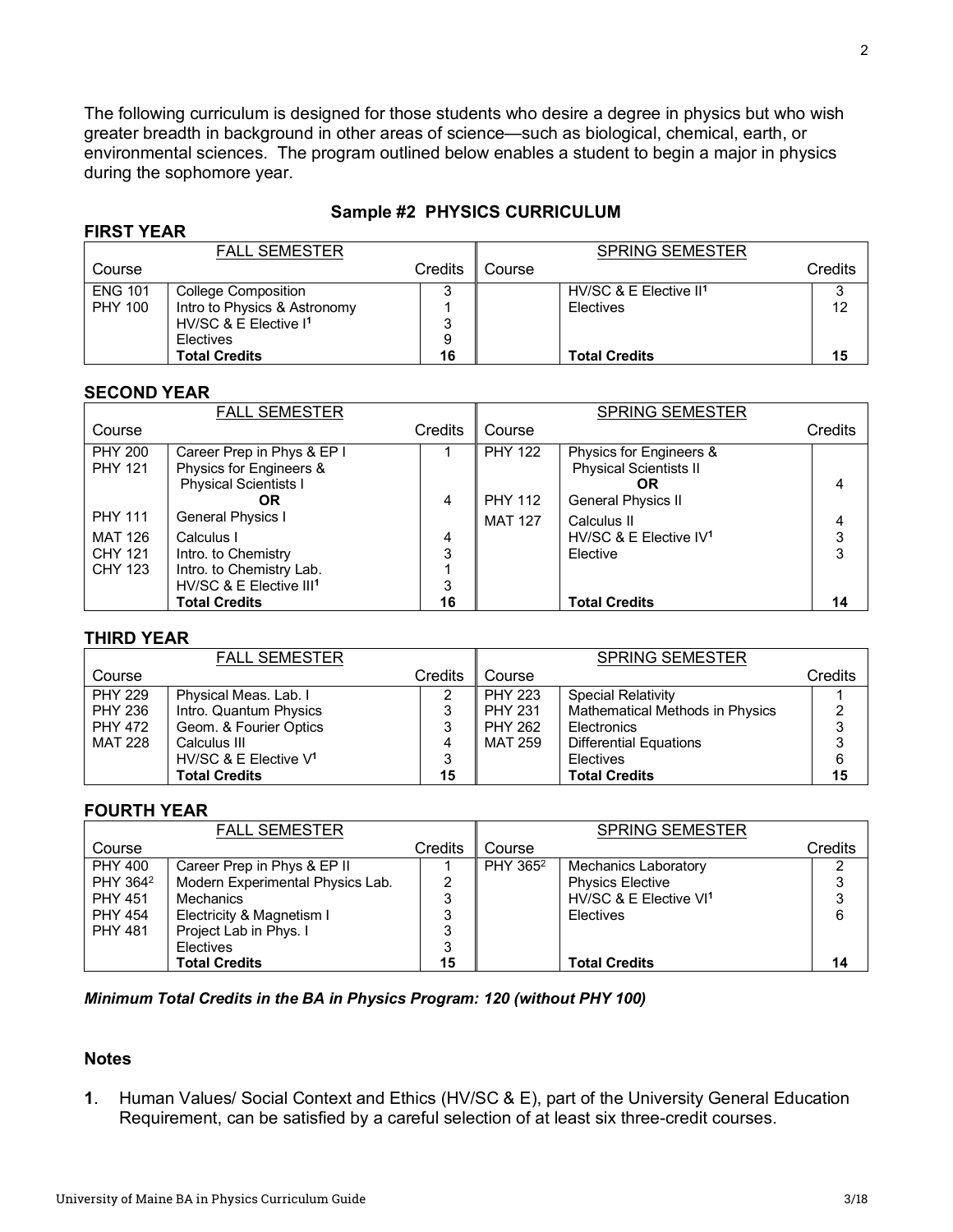- A. Take both PHY 364 and PHY 365;
- B. Take either PHY 364 or PHY 365 and another writing intensive course.

#### **Additional Program Requirements**

- **1.** The 35 credits in physics (above PHY 100) must include PHY 121 and PHY 122 (or PHY 111 and PHY 112), PHY 200, PHY 223, PHY 229, PHY 262, PHY 231, PHY 236, PHY 400, PHY 364 (or PHY 365), PHY 451, PHY 454, and PHY 481. It must also include at least one 400-level course chosen from AST 451, PHY 447, PHY 455, PHY 463, PHY 469, PHY 470, PHY 472 and PHY 480. First-year students must also take PHY 100.
- **2.** The 15 credits of mathematics must include MAT 126, MAT 127, MAT 228, and MAT 259, or their equivalents.
- **3.** Elective courses must include
	- A. those necessary to satisfy the College of Liberal Arts and Sciences BA requirements, including either a double major or a minor in addition to the Physics BA;
	- B. 6 credits of approved science, engineering, or mathematics electives.
- **4.** A minimum of 72 hours must be outside the major.

| Course    | <b>FALL SEMESTER</b>                                               |
|-----------|--------------------------------------------------------------------|
| PHY 469   | Quantum & Atomic Physics                                           |
| l PHY 473 | <b>Modern Optics Laboratory</b>                                    |
| ∥ PHY 480 | <b>Physics of Materials</b>                                        |
| I PHY 496 | <b>Field Experience in Physics</b>                                 |
| ∥ PHY 501 | <b>Mechanics</b>                                                   |
| PHY 574   | <b>Methods of Mathematical Physics</b>                             |
| ∥ AST 451 | Astrophysics I (offered in either the fall or the spring semester) |
|           |                                                                    |
| Course    | <b>SPRING SEMESTER</b>                                             |
| I PHY 447 | <b>Molecular Biophysics</b>                                        |
| ∥ PHY 455 | <b>Electricity and Magnetism II</b>                                |
| ∥ PHY 463 | <b>Statistical Mechanics</b>                                       |
| ∥ PHY 470 | <b>Nuclear Physics</b>                                             |
| I PHY 471 | <b>Nuclear Physics Laboratory</b>                                  |
| ∥ PHY 496 | <b>Field Experience in Physics</b>                                 |

### **PHYSICS ELECTIVES**

A student preparing for graduate work in physics is advised to take some or all of the following electives in his or her junior or senior year: PHY 463, Statistical Mechanics; PHY 470, Nuclear Physics; PHY 480, Physics of Materials; as well as additional courses in mathematics.